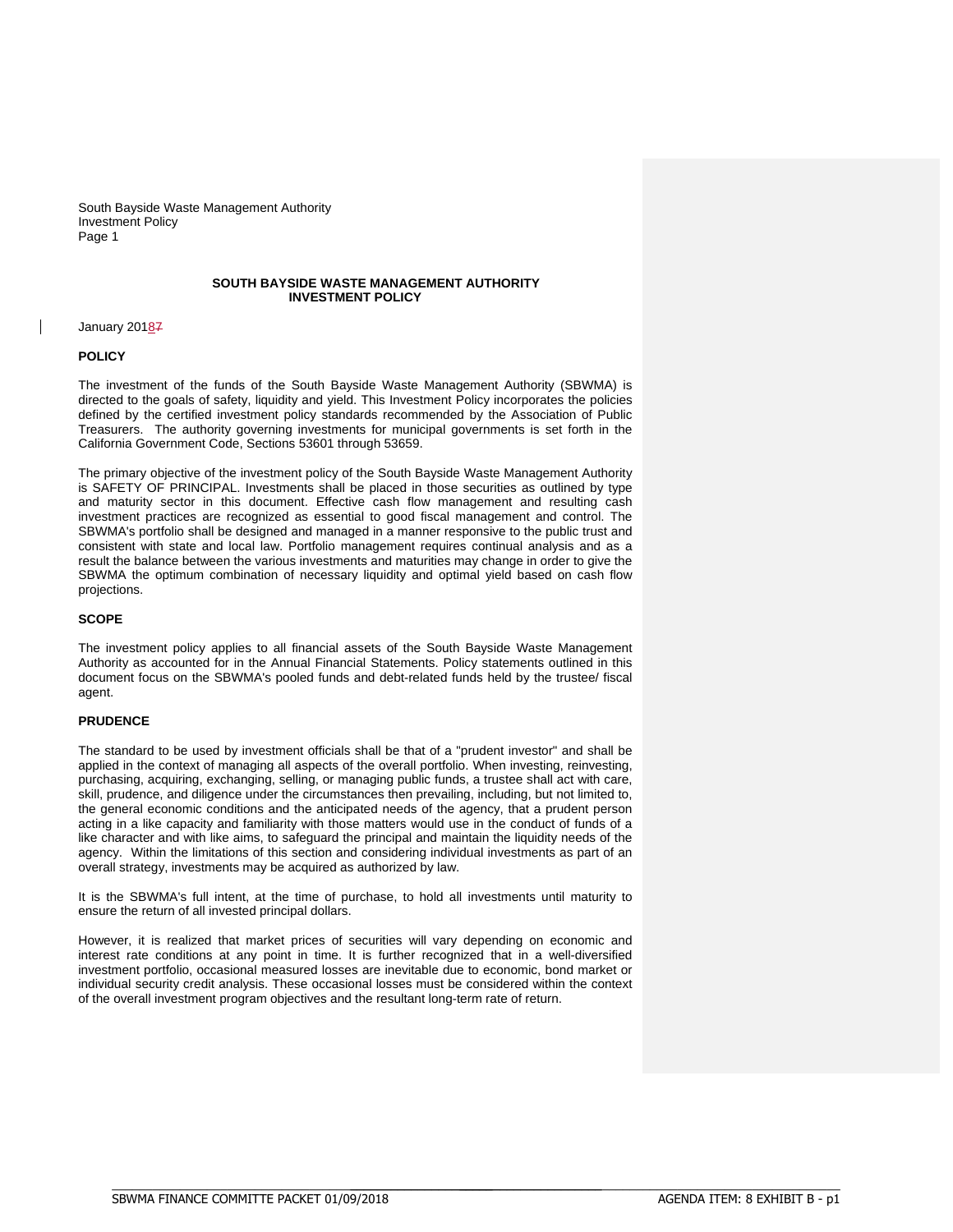The Administrative Services Director of the City of San Carlos (City) and other individuals assigned, as approved by the SBWMA Executive Director and SBWMA Finance Manager to manage the SBWMA investment portfolio, acting within the intent and scope of the investment policy and other written procedures and exercising due diligence, shall be relieved of personal responsibility and liability for an individual security's credit risk or market price changes, provided deviations from expectations are reported in a timely manner and appropriate action is taken to control adverse developments.

# **OBJECTIVES**

# Safety of Principal

Safety of principal is the foremost objective of the South Bayside Waste Management Authority. Each investment transaction shall seek to ensure that capital losses are avoided, whether from securities default, broker-dealer default or erosion of market value. The SBWMA shall seek to preserve principal by mitigating the two types of risk: credit risk and market risk.

Credit risk, defined as the risk of loss due to failure of the issuer of a security, shall be mitigated by investing in investment grade securities and by diversifying the investment portfolio so that the failure of any one issuer does not unduly harm the SBWMA's capital base and cash flow.

Market risk, defined as market value fluctuations due to overall changes in the general level of interest rates, shall be mitigated by limiting the average maturity of the SBWMA's investment portfolio to two years, the maximum maturity of any one security to five years, structuring the portfolio based on historic and current cash flow analysis eliminating the need to sell securities prior to maturity and avoiding the purchase of long term securities for the sole purpose of short term speculation.

### **Liquidity**

Historical cash flow trends are compared to current cash flow requirements on an ongoing basis in an effort to ensure that the SBWMA's investment portfolio will remain sufficiently liquid to enable the SBWMA to meet all reasonably anticipated operating requirements.

### MATURITY MATRIX

Maturities of investments will be selected based on liquidity requirements to minimize interest rate risk and maximize earnings. Current and expected yield curve analysis will be monitored and the portfolio will be invested accordingly. The weighted average maturity of the pooled portfolio should not exceed two years and the following percentages of the portfolio should be invested in the following maturity sectors:

| <b>Maturity Range</b>       |                                       |
|-----------------------------|---------------------------------------|
| <b>Suggested Percentage</b> |                                       |
| 1 day to 7 days             | 10 to 50%                             |
| 7 days to 180               | 10 to 30%                             |
| 180 days to 360 days        | 10 to 30%                             |
| 1 year to 2 years           | 10 to 20%                             |
| 2 years to 3 years          | 0 to 20%                              |
| 3 years to 4 years          | 0 to 20%                              |
| 4 years to 5 years          | 0 to 20%                              |
| Over 5 years                | <b>Board Authorization Required *</b> |
|                             |                                       |

\_\_\_\_\_\_\_\_\_\_\_\_\_\_\_\_\_\_\_\_\_\_\_\_\_\_\_\_\_\_\_\_\_\_\_\_\_\_\_\_\_\_\_\_\_\_\_\_\_\_\_\_\_\_\_\_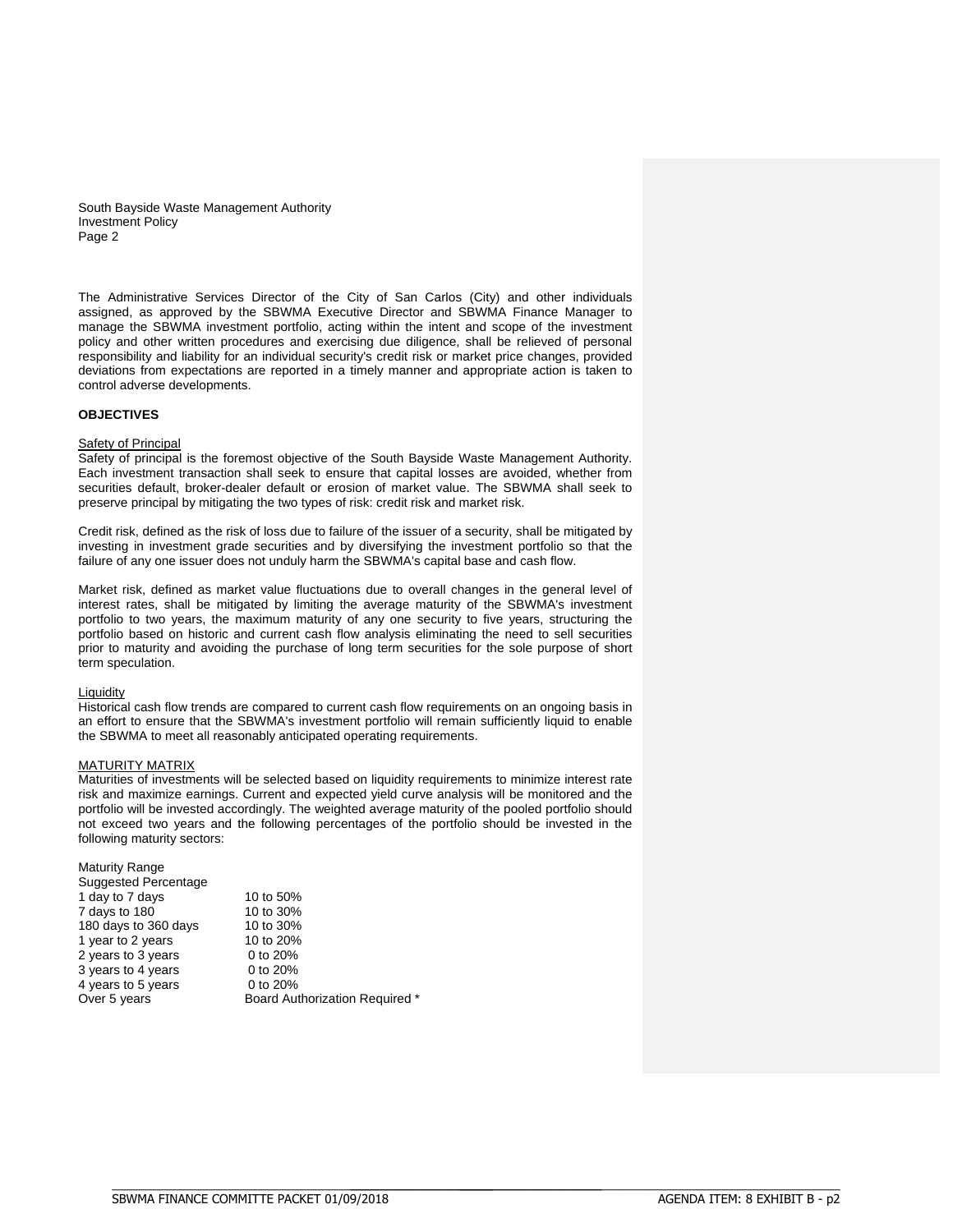\* One exception does exist regarding the investment of bond reserve funds. If in the opinion of the City Administrative Services Director, matching the segregated investment portfolio of the bond reserve fund with the maturity schedule of an individual bond issue is prudent given current economic analysis, the investment policy authorizes extending beyond the five year maturity limitation as outlined in this document.

# **PERFORMANCE EVALUATION**

Investment performance is monitored and evaluated by the Investment Advisory Committee, whose membership is outlined in the following section. Investment performance statistics and activity reports are generated on a quarterly basis for presentation to the Investment Advisory Committee and to the SBWMA Board of Directors. Annually, a statement of investment policy, and any proposed changes to the policy, will be rendered to the Investment Advisory Committee and to the SBWMA Board of Directors for Board consideration at a public meeting.

The SBWMA's investment portfolio is designed to at least attain a market average rate of return through economic cycles. The market average rate of return is defined as average return on the Local Agency Investment Fund (assuming the State does not adversely affect LAIF's returns due to budget constraints).

# **DELEGATION OF AUTHORITY**

The Joint Powers Authority Agreement of the South Bayside Waste Management Authority and the authority granted by SBWMA Board assign the responsibility of investing unexpended cash to the City's Administrative Services Director. Daily management responsibility of the investment program may be delegated to the City's Financial Services Manager, who shall establish procedures for the operation consistent with this investment policy.

# **INVESTMENT COMMITTEE**

An investment committee consisting of the City of San Carlos Treasurer, City Manager, and Administrative Services Director shall be established to provide general oversight and direction concerning the policy related to management of the SBWMA's investment pool. The Financial Services Manager shall not be a member of the committee but shall serve in a staff and advisory capacity. The committee shall review and approve quarterly investment reports prepared by the Finance Department and reviewed by the Financial Services Manager or meet as necessary to discuss changes to the report or the investment strategy. The Investment Committee serving as the legislative body of the Investment Policy will have the quarterly reports for their review within thirty (30) days following the end of the quarter covered by the report as per Section 53646 (b)(1) of the California Government Code.

# **ETHICS AND CONFLICTS OF INTEREST**

Officers and employees involved in the investment process shall refrain from personal business activity that conflicts with proper execution of the investment program, or impairs their ability to make impartial investment decisions. Additionally the City's Administrative Services Director and the Financial Services Manager are required to annually file applicable financial disclosures as required by the Fair Political Practices Commission (FPPC).

\_\_\_\_\_\_\_\_\_\_\_\_\_\_\_\_\_\_\_\_\_\_\_\_\_\_\_\_\_\_\_\_\_\_\_\_\_\_\_\_\_\_\_\_\_\_\_\_\_\_\_\_\_\_\_\_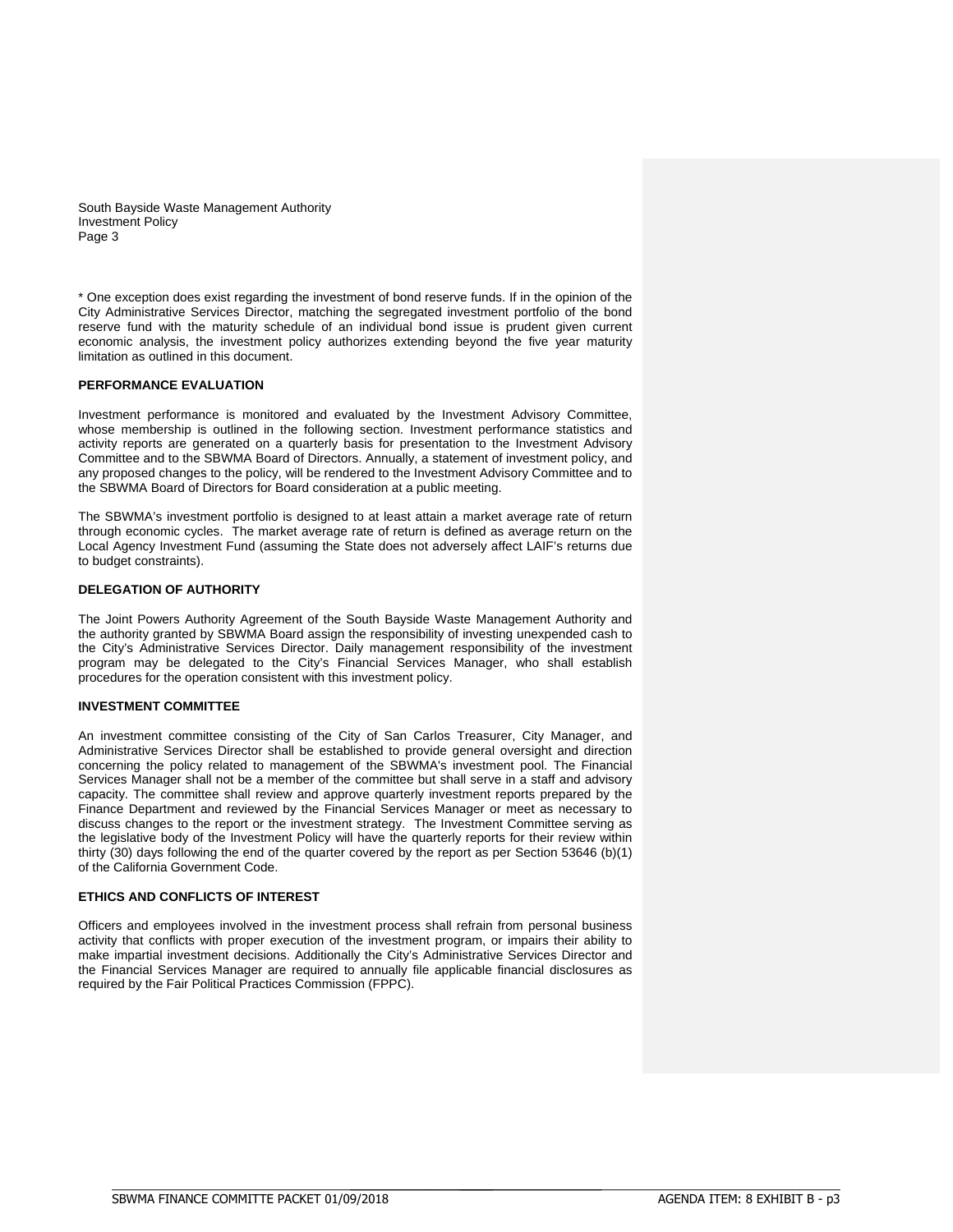## **SAFEKEEPING OF SECURITIES**

To protect against fraud or embezzlement or losses caused by collapse of an individual securities dealer, all securities owned by the SBWMA shall be held in safekeeping by a third party bank trust department, acting as agent for the SBWMA under the terms of a custody agreement. All trades executed by a dealer will settle delivery versus payment (DVP) through the SBWMA's safekeeping agent.

Securities held custody for the SBWMA shall be monitored by the City's Administrative Services Director to verify investment holdings.

All exceptions to this safekeeping policy must be approved by the City's Administrative Services Director in written form and included in the quarterly reporting to the Investment Committee and the SBWMA Board of Directors.

# **INTERNAL CONTROL**

Separation of functions between the City's Administrative Services Director or Financial Services Manager and/or the Senior Accountant is designed to provide an ongoing internal review to prevent the potential for converting assets or concealing transactions.

Investment decisions are made by the City's Administrative Services Director, executed by the Administrative Services Director or Financial Services Manager and confirmed by the Senior Accountant. All wire transfers initiated by the Administrative Services Director or Financial Services Manager must be reconfirmed by the appropriate financial institution to the Senior Accountant. Proper documentation obtained from confirmation and cash disbursement wire transfers is required for each investment transaction. Timely bank reconciliation is conducted to ensure proper handling of all transactions.

The investment portfolio and all related transactions are reviewed and balanced to appropriate general ledger accounts by the Senior Accountant on a monthly basis. An independent analysis by an external auditor shall be conducted annually to review and perform procedure testing on the Agency's cash and investments that have a material impact on the financial statements. The Administrative Services Director and/or Investment Committee shall review and assure compliance with investment process and procedures.

### **REPORTING**

The City's Administrative Services Director shall review and render quarterly reports to the Investment Advisory Committee and to the Board of Directors which shall include the face amount of the cash investment, the classification of the investment, the name of the institution or entity, the rate of interest, the maturity date, the current market value and accrued interest due for all securities. The quarterly reports will be submitted to the Investment Committee within thirty (30) days following the end of the quarter covered by the report as per Section 53646 (b)(1) of the California Government Code. Once approved by the Investment Committee, the quarterly reports shall be placed on the Board of Director's meeting agenda for its review and approval no later than 60 days after the quarter ends. If there are no Board of Director meetings within the 60-day period,

\_\_\_\_\_\_\_\_\_\_\_\_\_\_\_\_\_\_\_\_\_\_\_\_\_\_\_\_\_\_\_\_\_\_\_\_\_\_\_\_\_\_\_\_\_\_\_\_\_\_\_\_\_\_\_\_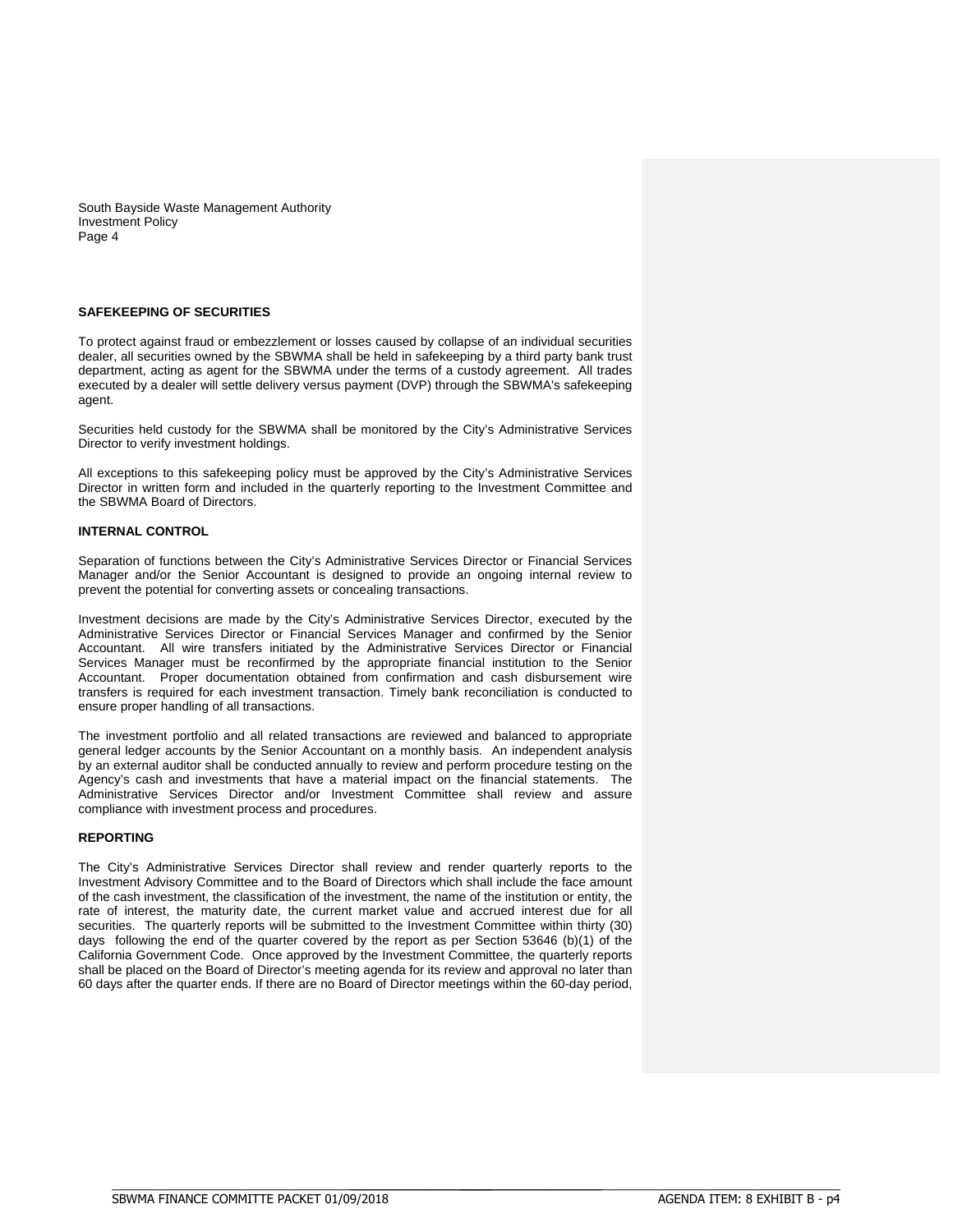the quarterly report shall be presented to the Board of Directors at the soonest possible meeting thereafter.

# **QUALIFIED BROKER/DEALERS**

The SBWMA shall transact business only with banks, savings and loans, and with broker/dealers. The broker/dealers should be primary or regional dealers. The City currently does not maintain a list of broker/dealers approved to do business with the City. When necessary, the City shall go through the Request for Proposal processes to select the broker/dealers. The City's Administrative Services Director will make exceptions only upon written authorization. Investment staff shall investigate dealers wishing to do business with the SBWMA to determine if they are adequately capitalized, have pending legal action against the firm or the individual broker and make markets in the securities appropriate to the SBWMA's needs. The SBWMA's investment policy shall be made available on the Authority's website for broker/dealers' review.

## **COLLATERAL REQUIREMENTS**

Collateral is required for investments in certificates of deposit. In order to reduce market risk, the collateral level will be at least 110% of market value of principal and accrued interest.

# **AUTHORIZED INVESTMENTS**

Investment of SBWMA funds is governed by the California Government Code Sections 53600 et seq. Within the context of the limitations, the following investments are authorized, as further limited herein:

- 1. United States Treasury Bills, Bonds, and Notes or those for which the full faith and credit of the United States are pledged for payment of principal and interest. There is no percentage limitation of the portfolio that can be invested in this category, although a five-year maturity limitation is applicable.
- 2. Local Agency Investment Fund (LAIF) which is a State of California managed investment pool, and San Mateo County Investment pool, may be used up to the maximum permitted by California State Law. A review of the pool/fund is required when they are part of the list of authorized investments, with the knowledge that the pool/fund may include some investments allowed by statute but not explicitly identified in this investment policy.
- 3. Obligations issued by the Government National Mortgage Association (GNMA), the Federal Farm Credit System (FFCB), the Federal Home Loan Bank Board (FHLB), the Federal National Mortgage Association (FNMA), the Student Loan Marketing Association (SLMA), and the Federal Home Loan Mortgage Corporation (FHLMC). There is no percentage limitation of the portfolio that can be invested in this category, although a fiveyear maturity limitation is applicable.

itments detailed in items 4 through 10 are further restricted to a percentage of the cost value of the portfolio in any single issuer name to a maximum of 5%. The total value

**Formatted:** Numbered + Level: 1 + Numbering Style: 1, 2, 3, ... + Start at: 1 + Alignment: Left + Aligned at: 0.25" + Indent at: 0.5"

\_\_\_\_\_\_\_\_\_\_\_\_\_\_\_\_\_\_\_\_\_\_\_\_\_\_\_\_\_\_\_\_\_\_\_\_\_\_\_\_\_\_\_\_\_\_\_\_\_\_\_\_\_\_\_\_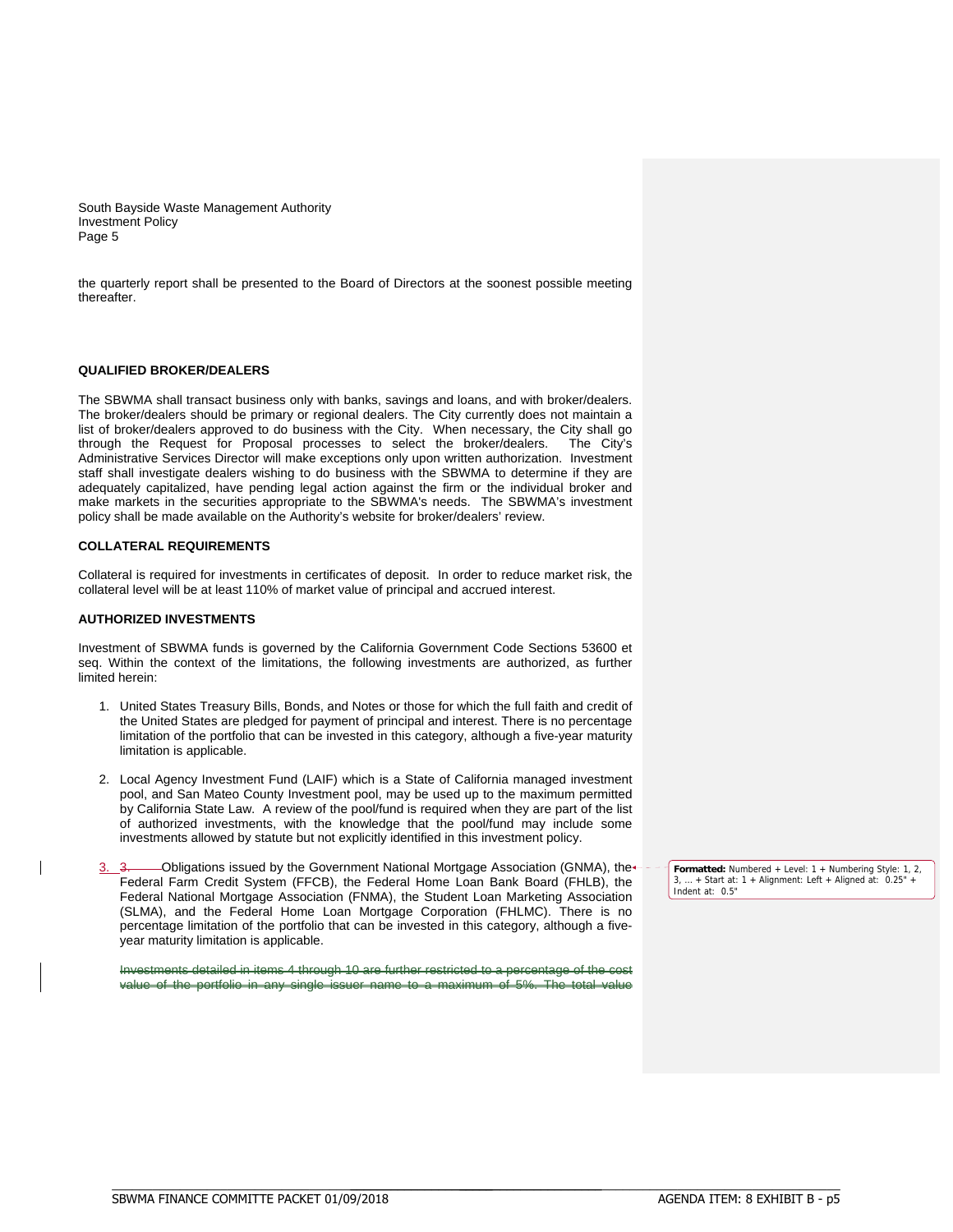> invested in any one issuer shall not exceed 5% of the issuers net worth. Again, a five-year maximum maturity limitation is applicable unless further restricted by this policy.

4. Bills of exchange or time drafts drawn on and accepted by commercial banks, otherwise known as banker's acceptances. Banker's acceptances purchased may not exceed 180 days to maturity or 40% of the cost value of the portfolio. Also, no more than 30% of the agency's money may be in bankers' acceptances of any one commercial bank.

Investments detailed in items 45 through 10 are further restricted to a percentage of the cost value of the portfolio in any single issuer name to a maximum of 510%. The total value invested in any one issuer shall not exceed 510% of the issuers net worth. Again, a fiveyear maximum maturity limitation is applicable unless further restricted by this policy.

- 5. Commercial paper ranked the highest letter and number rating by a nationally recognized statistical rating organization (NRSRO), such as Standard and Poor's Ratings Services, Fitch Ratings, Inc. or Moody's Investors Services, , and issued by domestic corporations having assets in excess of \$500,000,000 and having an A or better rating on its' long term debentures as provided by NRSRO. Purchases of eligible commercial paper may not exceed 270 days to maturity nor represent more than 510% of the outstanding paper of the issuing corporation. Purchases of commercial paper may not exceed 25% of the cost value of the portfolio.
- 6. Negotiable Certificates of Deposit issued by nationally or state chartered banks (FDIC insured institutions) or state or federal savings institutions. Purchases of negotiable certificates of deposit may not exceed 30% of total portfolio. A maturity limitation of five years is applicable.
- 7. Time deposits, non-negotiable and collateralized in accordance with the California Government Code, may be purchased through banks or savings and loan associations. Since time deposits are not liquid, no more than 30% of the investment portfolio may be invested in this investment type.
- 8. Medium Term Corporate Notes, with a maximum maturity of five years may be purchased. Securities eligible for investment shall be rated A or better by an NRSRO. Purchase of medium term notes may not exceed 30% of the market value of the portfolio and no more than 5% of the market value of the portfolio may be invested in notes issued by one corporation. Commercial paper holdings should also be included when calculating the 15% limitation.
- 9. Ineligible investments are those that are not described herein, including but not limited to, common stocks and long term (over five years in maturity) notes and bonds are prohibited from use in this portfolio. It is noted that special circumstances arise that necessitate the purchase of securities beyond the five-year limitation. On such occasions, requests must be approved by Board of Directors prior to purchase.
- 10. Various daily money market funds administered for or by trustees, paying agents and custodian banks contracted by the SBWMA may be purchased as allowed under State of

\_\_\_\_\_\_\_\_\_\_\_\_\_\_\_\_\_\_\_\_\_\_\_\_\_\_\_\_\_\_\_\_\_\_\_\_\_\_\_\_\_\_\_\_\_\_\_\_\_\_\_\_\_\_\_\_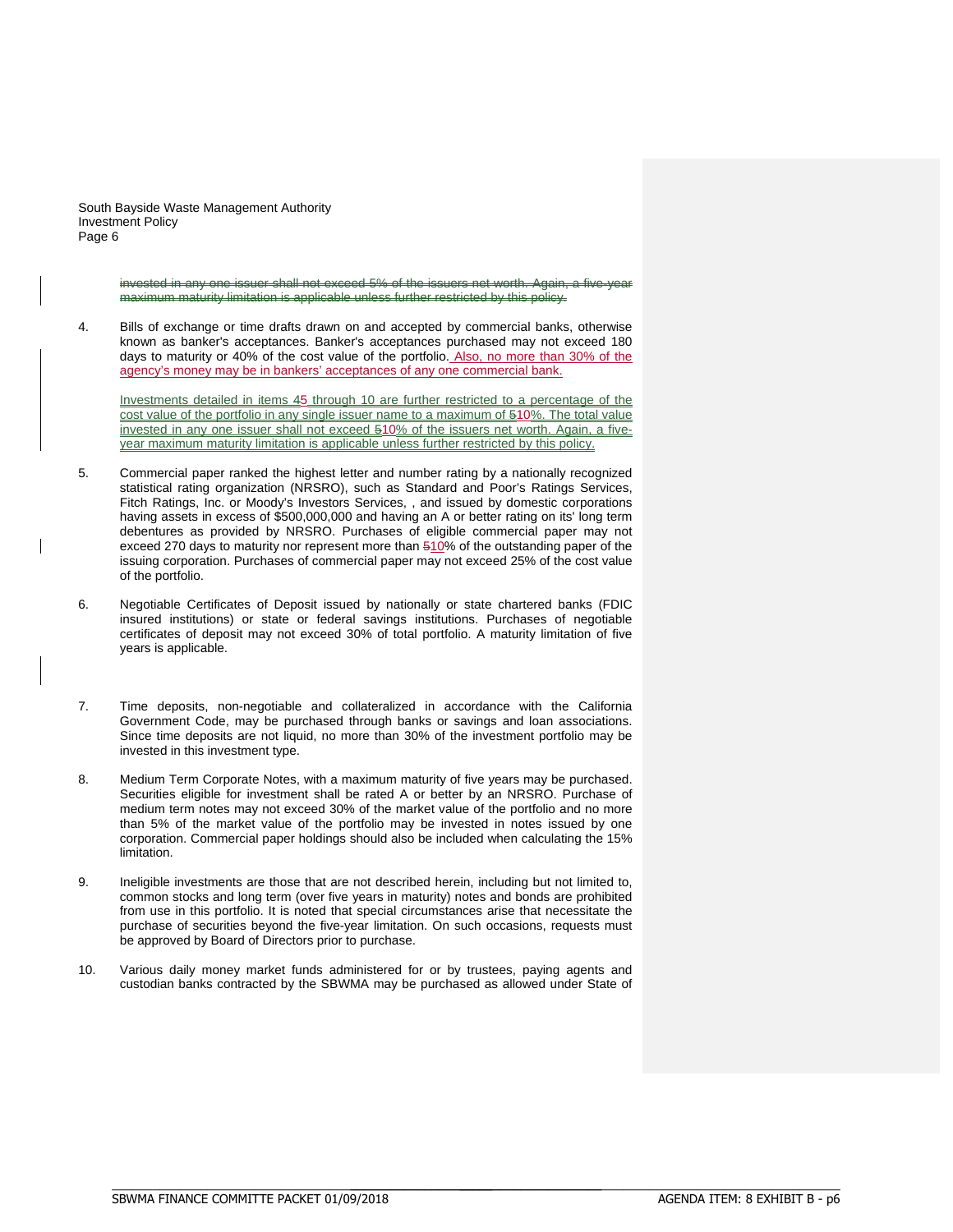> California Government Code. Only funds holding U.S. Treasury or Government agency obligations can be utilized.

The following summary of maximum percentage limits, by instrument, is established for the SBWMA's total pooled funds portfolio:

| Authorized<br><b>Investment Type</b>                                   | Government<br>Code | Maximum<br>Maturity | Minimum<br>Credit<br>Quality                                       | Maximum in<br>Portfolio                                                                                                                            | Maximum<br>Investment<br>in One Issuer |
|------------------------------------------------------------------------|--------------------|---------------------|--------------------------------------------------------------------|----------------------------------------------------------------------------------------------------------------------------------------------------|----------------------------------------|
| Local Agency<br><b>Investment Fund</b><br>(LAIF)                       | 16429.1            | Upon<br>Demand      | N/A                                                                | 50% to 70% of the<br>investment<br>portfolio, as<br>approved by the<br><b>SBWMA Board</b><br>but no more than<br>\$65 million<br>permitted by LAIF | N/A                                    |
| San Mateo County<br><b>Investment Pool</b>                             | 53684              | Upon<br>Demand      | N/A                                                                | 30% to 50% of the<br>investment<br>portfolio, as<br>approved by the<br><b>SBWMA Board</b>                                                          | N/A                                    |
| <b>Treasury Obligations</b><br>(bills, notes & bonds)                  | 53601(b)           | 5 Years             | N/A                                                                | 100%                                                                                                                                               | N/A                                    |
| <b>US</b> Government<br>Agency and Federal<br><b>Agency Securities</b> | 53601(f)           | 5 Years             | N/A                                                                | 100%                                                                                                                                               | N/A                                    |
| <b>Bankers Acceptances</b>                                             | 53601(g)           | 180 Days            | N/A                                                                | 40%                                                                                                                                                | (A), (B)                               |
| <b>Commercial Paper</b>                                                | 53601(h)           | 270 Days            | Highest<br>letter and<br>number<br>rating by<br>an<br><b>NRSRO</b> | 25%                                                                                                                                                | $(A)$ , $(B)$                          |
| Negotiable<br>Certificates of<br>Deposit                               | 53601(i)           | 5 Years             | N/A                                                                | 30%                                                                                                                                                | $(A), \overline{(B)}$                  |
| Time Certificates of<br>Deposit – Banks or<br>Savings and Loans        | 53601.8            | 5 Years             | N/A                                                                | 30%                                                                                                                                                | $(A)$ , $(B)$                          |
| Medium Term<br>Corporate Notes                                         | 53601(k)           | 5 Years             | A                                                                  | 30%                                                                                                                                                | $(A)$ , $(B)$                          |

(A) 10% of outstanding paper of issuing corporation and 10% of the portfolio in one corporation (B) No more than 30% of the agency's money may be in bankers' acceptances of any one commercial bank.

 $\overline{\phantom{a}}$  of outstanding paper of issuing corporation

(B) 5% of the portfolio in one corporation

\_\_\_\_\_\_\_\_\_\_\_\_\_\_\_\_\_\_\_\_\_\_\_\_\_\_\_\_\_\_\_\_\_\_\_\_\_\_\_\_\_\_\_\_\_\_\_\_\_\_\_\_\_\_\_\_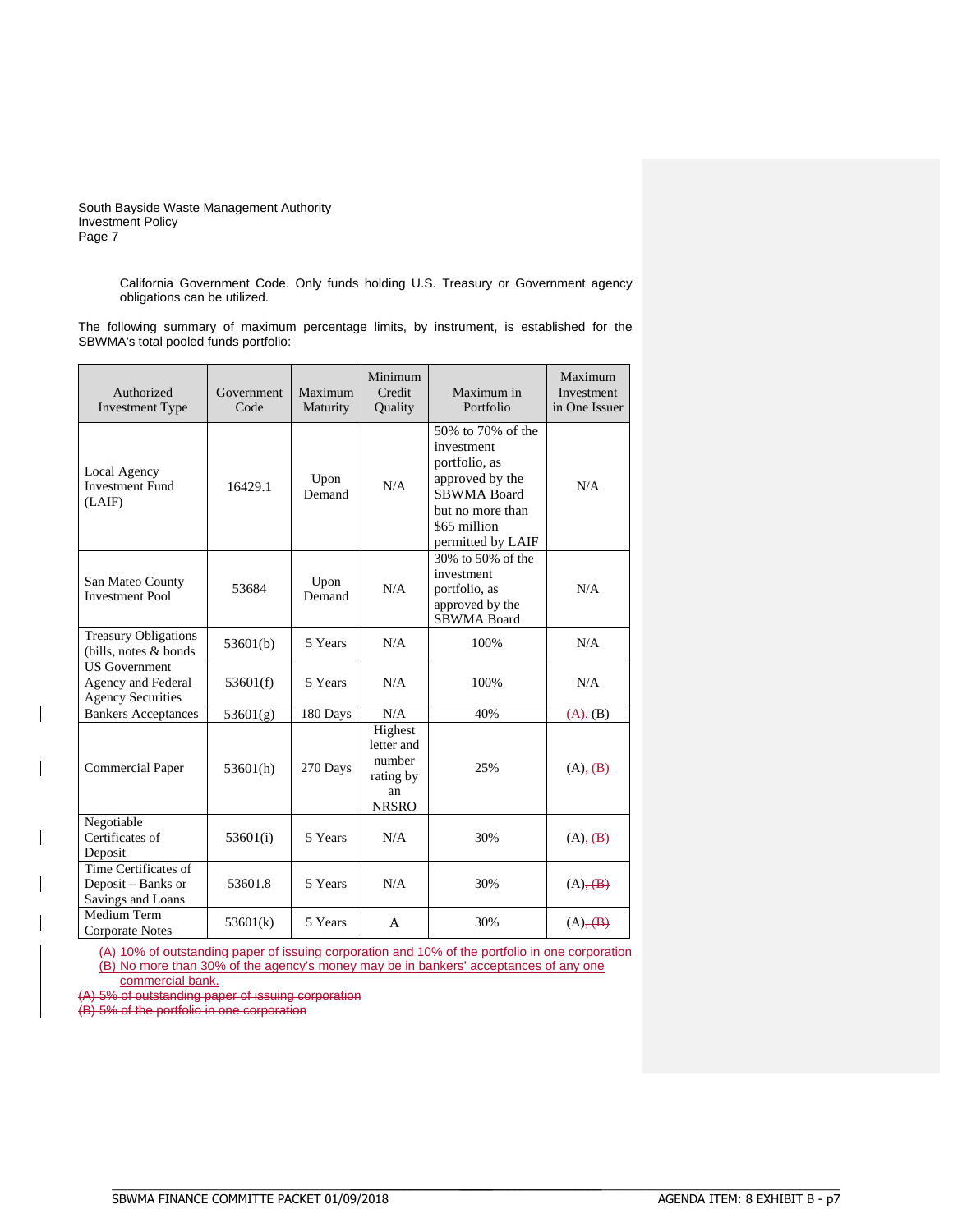# **DERIVATIVE INVESTMENTS**

Derivatives are investments whose value is "derived" from a benchmark or index. That benchmark can be almost any financial measure from interest rates to commodity and stock prices. The use of derivatives is prohibited under this policy.

# **LEGISLATIVE CHANGES**

Any State of California legislative action that further restricts allowable maturities, investment type, or percentage allocations will be incorporated into the South Bayside Waste Management Authority's Investment Policy and supersede any and all previous applicable language.

### **INTEREST EARNINGS**

All moneys earned and collected from investments authorized in this policy shall be allocated quarterly to various fund accounts based on the cash balance in each fund at quarter end as a percentage of the entire pooled portfolio.

# **LIMITING MARKET VALUE EROSION**

The longer the maturity of securities, the greater their market price volatility. Therefore, it is the general policy of the SBWMA to limit the potential effects from erosion in market values by adhering to the following guidelines:

All immediate and anticipated liquidity requirements will be addressed prior to purchasing all investments.

Maturity dates for long-term investments will coincide with significant cash flow requirements where possible, to assist with short term cash requirements at maturity.

All long-term securities will be purchased with the intent to hold all investments to maturity under then prevailing economic conditions. However, economic or market conditions may change, making it in the SBWMA's best interest to sell or trade a security prior to maturity.

# **PORTFOLIO MANAGEMENT ACTIVITY**

The investment program shall seek to augment returns consistent with the intent of this policy, identified risk limitations and prudent investment principals. These objectives will be achieved by use of the following strategies:

Active Portfolio Management. Through active fund and cash flow management, taking advantage of current economic and interest rate trends, the portfolio yield may be enhanced with limited and measurable increases in risk by extending the weighted maturity of the total portfolio.

Portfolio Maturity Management. When structuring the maturity composition of the portfolio, the SBWMA shall evaluate current and expected interest rate yields and necessary cash flow requirements. It is recognized that in normal market conditions longer maturities produce higher yields. However, the securities with longer maturities also experience greater price fluctuations when the level of interest rates change.

\_\_\_\_\_\_\_\_\_\_\_\_\_\_\_\_\_\_\_\_\_\_\_\_\_\_\_\_\_\_\_\_\_\_\_\_\_\_\_\_\_\_\_\_\_\_\_\_\_\_\_\_\_\_\_\_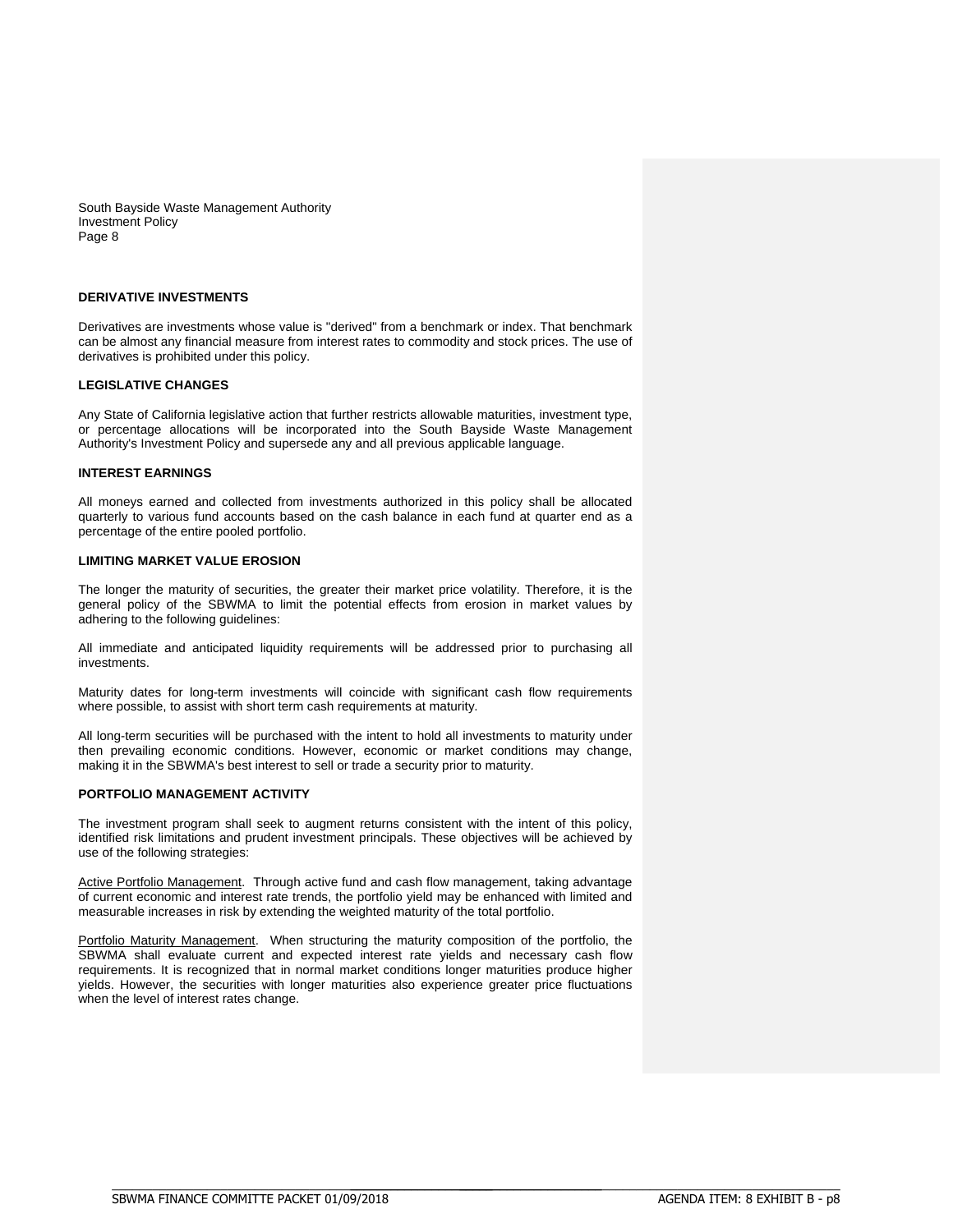Security Swaps. The SBWMA may take advantage of security swap opportunities to improve the overall portfolio yield. A swap, which improves the portfolio yield, may be selected even if the transactions result in an accounting loss. Documentation for swaps will be included in the SBWMA permanent investment file documents.

Competitive Bidding. It is the policy of the SBWMA to require competitive bidding for investment transactions that are not classified as "new issue" securities. For the purchase of non-"new issue" securities and the sale of all securities at least three bidders must be contacted. Competitive bidding for security swaps is also suggested, however, it is understood that certain time constraints and broker portfolio limitations exist which would not accommodate the competitive bidding process. If a time or portfolio constraining condition exists, the pricing of the swap should be verified to current market conditions and documented for auditing purposes.

# **POLICY REVIEW**

The South Bayside Waste Management Authority's investment policy shall be adopted by resolution of the Board on an annual basis. This investment policy shall be reviewed at least annually to ensure its consistency with the overall objectives of preservation of principal, liquidity and yield, and its relevance to current law and financial and economic trends. Any amendments to the policy shall be forwarded to Board for approval.

### **Glossary of Terms**

Accrued Interest- Interest earned but not yet received.

Active Deposits- Funds which are immediately required for disbursement.

Amortization- An accounting practice of gradually decreasing (increasing) an asset's book value by spreading its depreciation (accretion) over a period of time.

Annual Financial Report - The official annual financial report for the SBWMA. It includes five combined statements and basic financial statements for each individual fund and account group prepared in conformity with Generally Accepted Accounting Principles (GAAP).

Asked Price- The price a broker dealer offers to sell securities.

Basis Point- One basis point is one hundredth of one percent (.01).

Bid Price- The price a broker dealer offers to purchase securities.

Bond- A financial obligation for which the issuer promises to pay the bondholder a specified stream of future cash flows, including periodic interest payments and a principal repayment.

Bond Swap – Selling one bond issue and buying another at the same time in order to create an advantage for the investor. Some benefits of swapping may include tax-deductible losses, increased yields, and an improved quality portfolio.

Book Entry Securities – Securities, such stocks held in "street name," that are recorded in a customer's account, but are not accompanied by a certificate. The trend is toward a certificate-

\_\_\_\_\_\_\_\_\_\_\_\_\_\_\_\_\_\_\_\_\_\_\_\_\_\_\_\_\_\_\_\_\_\_\_\_\_\_\_\_\_\_\_\_\_\_\_\_\_\_\_\_\_\_\_\_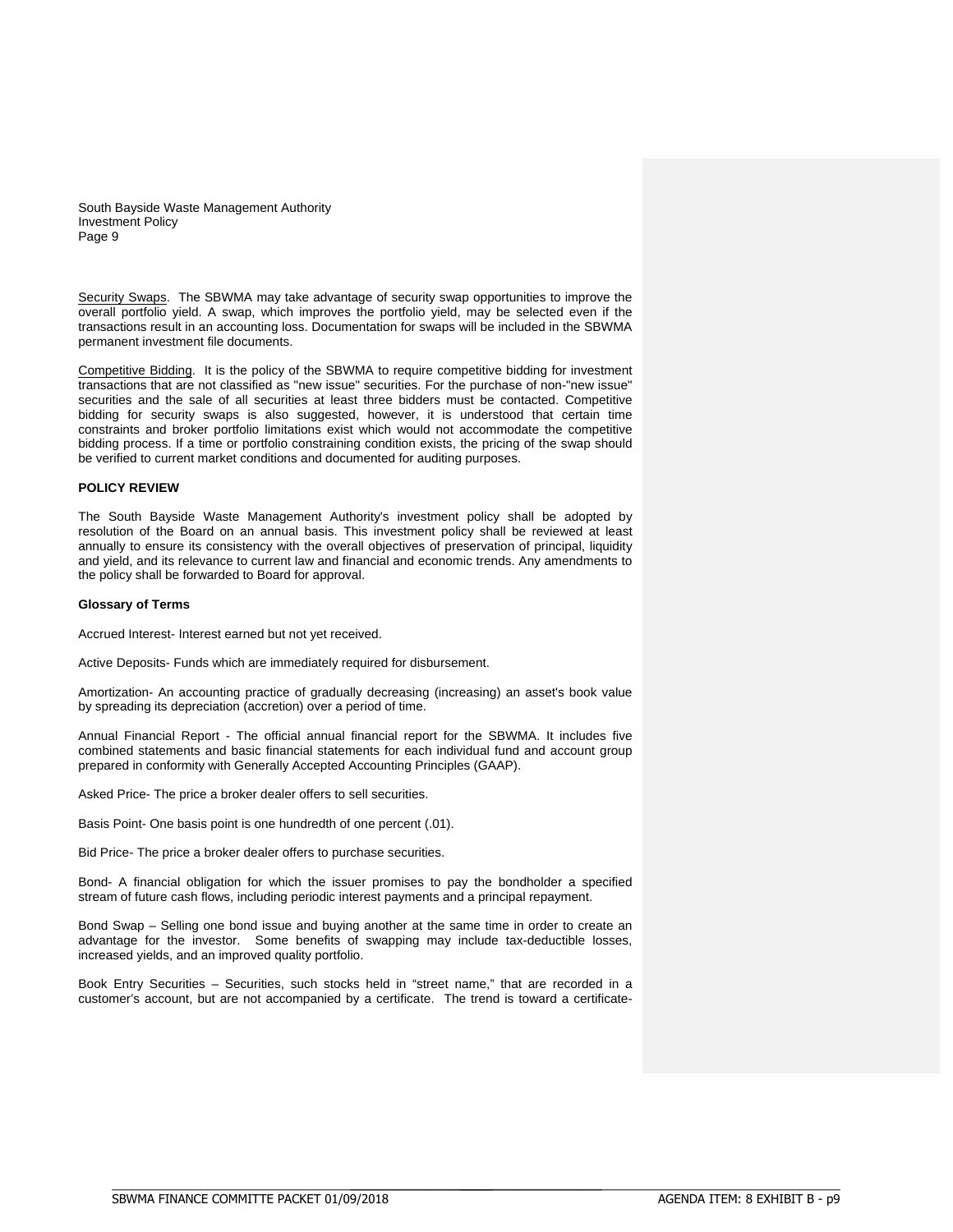free society in order to cut down on paperwork and to diminish investors' concerns about the certificates themselves. All the large New York City banks, including those that handle the bulk of the transactions of the major government securities dealers, now clear most of their transactions with each other and with the Federal Reserve through the use of automated telecommunications and the "book-entry" custody system maintained by the Federal Reserve Bank of New York. These banks have deposited with the Federal Reserve Bank a major portion of their government and agency securities holdings, including securities held for the accounts of their customers or in a fiduciary capacity. Virtually all transfers for the account of the banks, as well as for the government securities dealers who are their clients, are now effected solely by bookkeeping entries. The system reduces the costs and risks of physical handling and speeds the completion of transactions.

Bearer and Registered Bonds - In the past, bearer and registered bonds were issued in paper form. Those still outstanding may be exchanged at any Federal Reserve Bank or branch for an equal amount of any authorized denomination of the same issue. Outstanding bearer bonds are interchangeable with registered bonds and bonds in "book-entry" form. That is, the latter exist as computer entries only and no paper securities are issued. New bearer and registered bonds are no longer being issued. Since August 1986, the Treasury's new issues of marketable notes and bonds are available in book-entry form only. All Treasury bills and more than 90% of all other marketable securities are now in book-entry form. Book-entry obligations are transferable only pursuant to regulations prescribed by the Secretary of the Treasury.

Book Value- The value at which a debt security is shown on the holder's balance sheet. Book value is acquisition cost less amortization of premium or accretion of discount.

Broker – In securities, the intermediary between a buyer and a seller of securities. The broker, who usually charges a commission, must be registered with the exchange in which he or she is trading, accounting for the name registered representative.

Certificate of Deposit- A deposit insured up to \$250,000 by the FDIC at a set rate for a specified period of time.

Collateral- Securities, evidence of deposit or pledges to secure repayment of a loan. Also refers to securities pledged by a bank to secure deposit of public moneys.

Constant Maturity Treasury (CMT) - An average yield of a specific Treasury maturity sector for a specific time frame. This is a market index for reference of past direction of interest rates for the given Treasury maturity range.

Coupon- The annual rate of interest that a bond's issuer promises to pay the bondholder on the bond's face value.

Credit Analysis- A critical review and appraisal of the economic and financial conditions or of the ability to meet debt obligations.

Current Yield- The interest paid on an investment expressed as a percentage of the current price of the security.

\_\_\_\_\_\_\_\_\_\_\_\_\_\_\_\_\_\_\_\_\_\_\_\_\_\_\_\_\_\_\_\_\_\_\_\_\_\_\_\_\_\_\_\_\_\_\_\_\_\_\_\_\_\_\_\_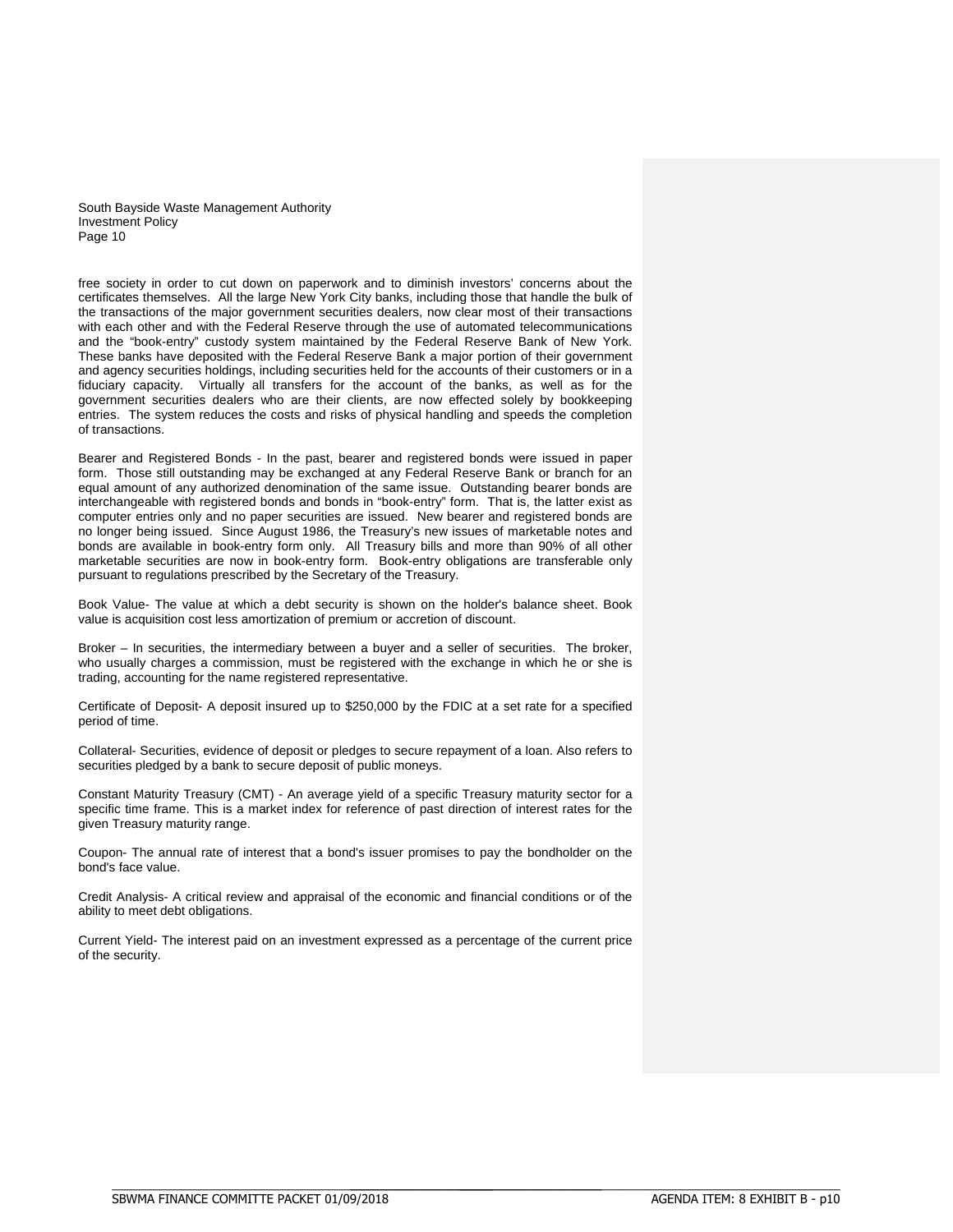Custody- A banking service that provides safekeeping for the individual securities in a customer's investment portfolio under a written agreement which also calls for the bank to collect and pay out income, to buy, sell, receive and deliver securities when ordered to do so by the principal.

Delivery vs. Payment (DVP) - Delivery of securities with a simultaneous exchange of money for the securities.

Discount- The difference between the cost of a security and its value at maturity when quoted at lower than face value.

Diversification- Dividing investment funds among a variety of securities offering independent returns and risk profiles.

Duration- The weighted average maturity of a bond's cash flow stream, where the present value of the cash flows serve as the weights; the future point in time at which on average, an investor has received exactly half of the original investment, in present value terms; a bond's zero-coupon equivalent; the fulcrum of a bond's present value cash flow time line.

Fannie Mae- Trade name for the Federal National Mortgage Association (FNMA), a U.S. sponsored corporation.

Federal Reserve System- The central bank of the U.S. that consists of a seven member Board of Governors, 12 regional banks and 5,700 commercial banks that are members.

Federal Deposit Insurance Corporation (FDIC) - Insurance provided to customers of a subscribing bank that guarantees deposits to a set limit (currently \$250,000) per account.

Fed Wire- A wire transmission service established by the Federal Reserve Bank to facilitate the transfer of funds through debits and credits of funds between participants within the Fed system.

Freddie Mac- Trade name for the Federal Home Loan Mortgage Corporation (FHLMC), a U.S. sponsored corporation.

Ginnie Mae- Trade name for the Government National Mortgage Association (GNMA), a direct obligation bearing the full faith and credit of the U.S. Government.

Inactive Deposits- Funds not immediately needed for disbursement.

Interest Rate- The annual yield earned on an investment, expressed as a percentage.

Investment Agreements- An agreement with a financial institution to borrow public funds subject to certain negotiated terms and conditions concerning collateral, liquidity and interest rates.

Liquidity- Refers to the ability to rapidly convert an investment into cash.

Market Value- The price at which a security is trading and could presumably be purchased or sold.

Maturity- The date upon which the principal or stated value of an investment becomes due and payable.

\_\_\_\_\_\_\_\_\_\_\_\_\_\_\_\_\_\_\_\_\_\_\_\_\_\_\_\_\_\_\_\_\_\_\_\_\_\_\_\_\_\_\_\_\_\_\_\_\_\_\_\_\_\_\_\_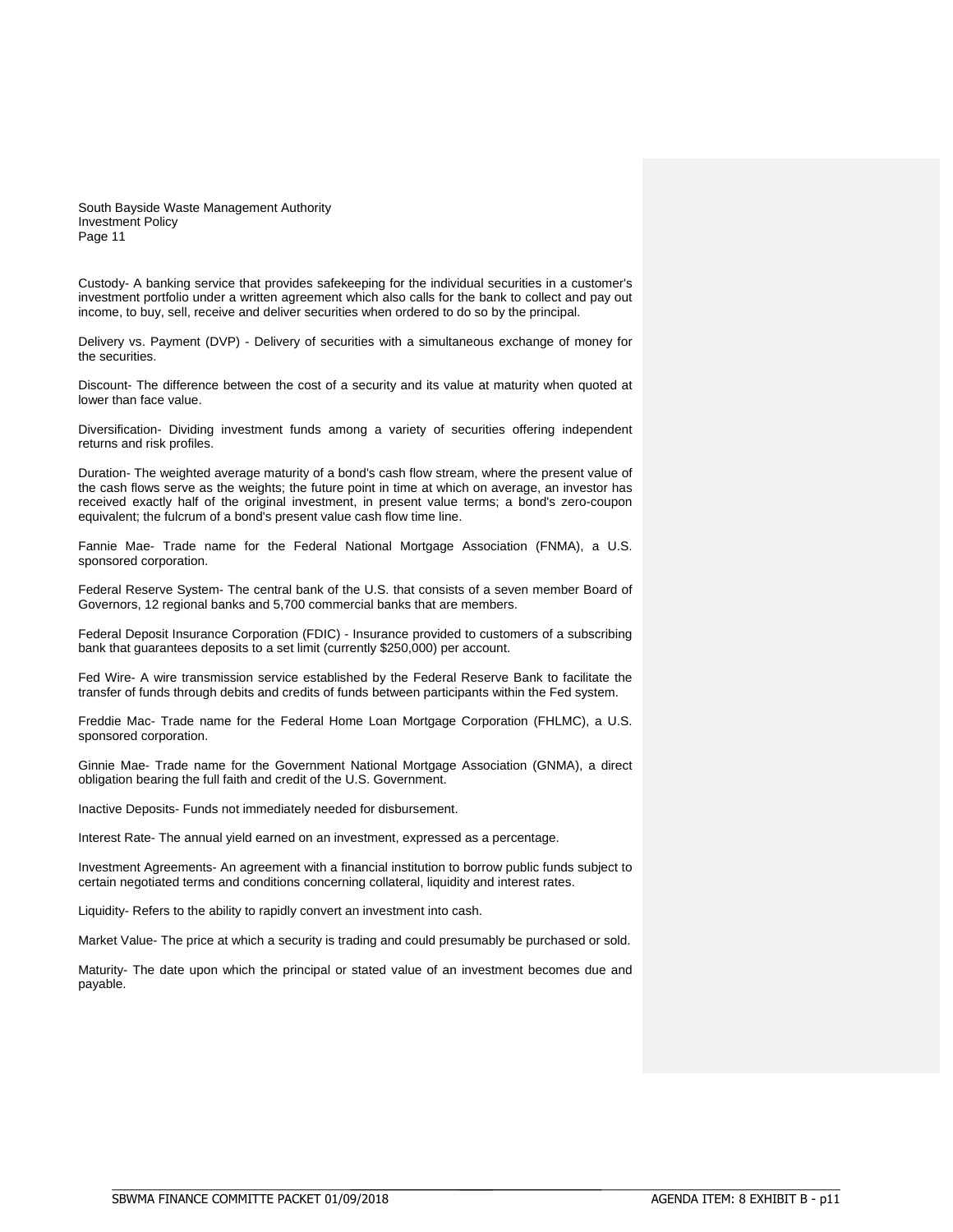Nationally Recognized Statistical Rating Organizations (NRSRO): A U.S. Securities & Exchange Commission registered agency that assesses the creditworthiness of an entity or specific security. NRSRO typically refers to Standard and Poor's Ratings Services, Fitch Ratings, Inc. or Moody's Investors Services.

New Issue- Term used when a security is originally "brought" to market.

Perfected Delivery- Refers to an investment where the actual security or collateral is held by an independent third party representing the purchasing entity.

Portfolio- Collection of securities held by an investor.

Primary Dealer- A group of government securities dealers that submit daily reports of market activity and security positions held to the Federal Reserve Bank of New York and are subject to its informal oversight.

Purchase Date- The date in which a security is purchased for settlement on that or a later date.

Rate of Return- The yield obtainable on a security based on its purchase price or its current market price. This may be the amortized yield to maturity on a bond or the current income return.

Repurchase Agreement (REPO) - A transaction where the seller (bank) agrees to buy back from the buyer (SBWMA) the securities at an agreed upon price after a stated period of time.

Reverse Repurchase Agreement (REVERSE REPO) - A transaction where the seller (SBWMA) agrees to buy back from the buyer (bank) the securities at an agreed upon price after a stated period of time.

Risk- Degree of uncertainty of return on an asset.

Safekeeping- see custody.

Sallie Mae- Trade name for the Student Loan Marketing Association (SLMA), a U.S. sponsored corporation.

Secondary Market- A market made for the purchase and sale of outstanding issues following the initial distribution.

Settlement Date- The date on which a trade is cleared by delivery of securities against funds.

Time Deposit – A deposit in an interest-paying account that requires the money to remain on account for a specific length of time. While withdrawals can generally be made from a passbook account at any time, other time deposits, such as certificates of deposit, are penalized for early withdrawal.

Treasury Obligations- Debt obligations of the U.S. Government that are sold by the Treasury Department in the forms of bills, notes, and bonds. Bills are short-term obligations that mature in one year or less. Notes are obligations that mature between one year and ten years. Bonds are long-term obligations that generally mature in ten years or more.

\_\_\_\_\_\_\_\_\_\_\_\_\_\_\_\_\_\_\_\_\_\_\_\_\_\_\_\_\_\_\_\_\_\_\_\_\_\_\_\_\_\_\_\_\_\_\_\_\_\_\_\_\_\_\_\_